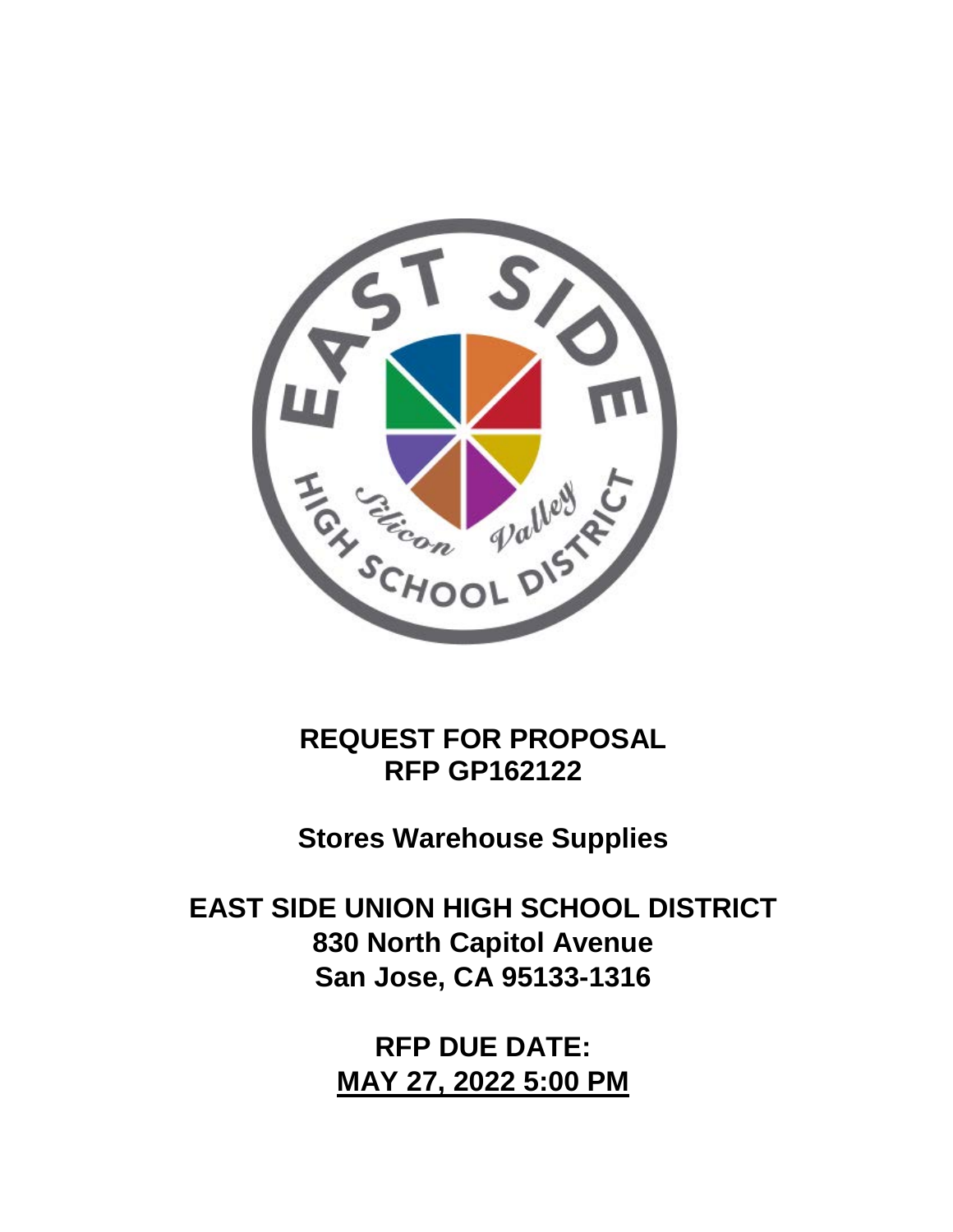# **TABLE OF CONTENTS**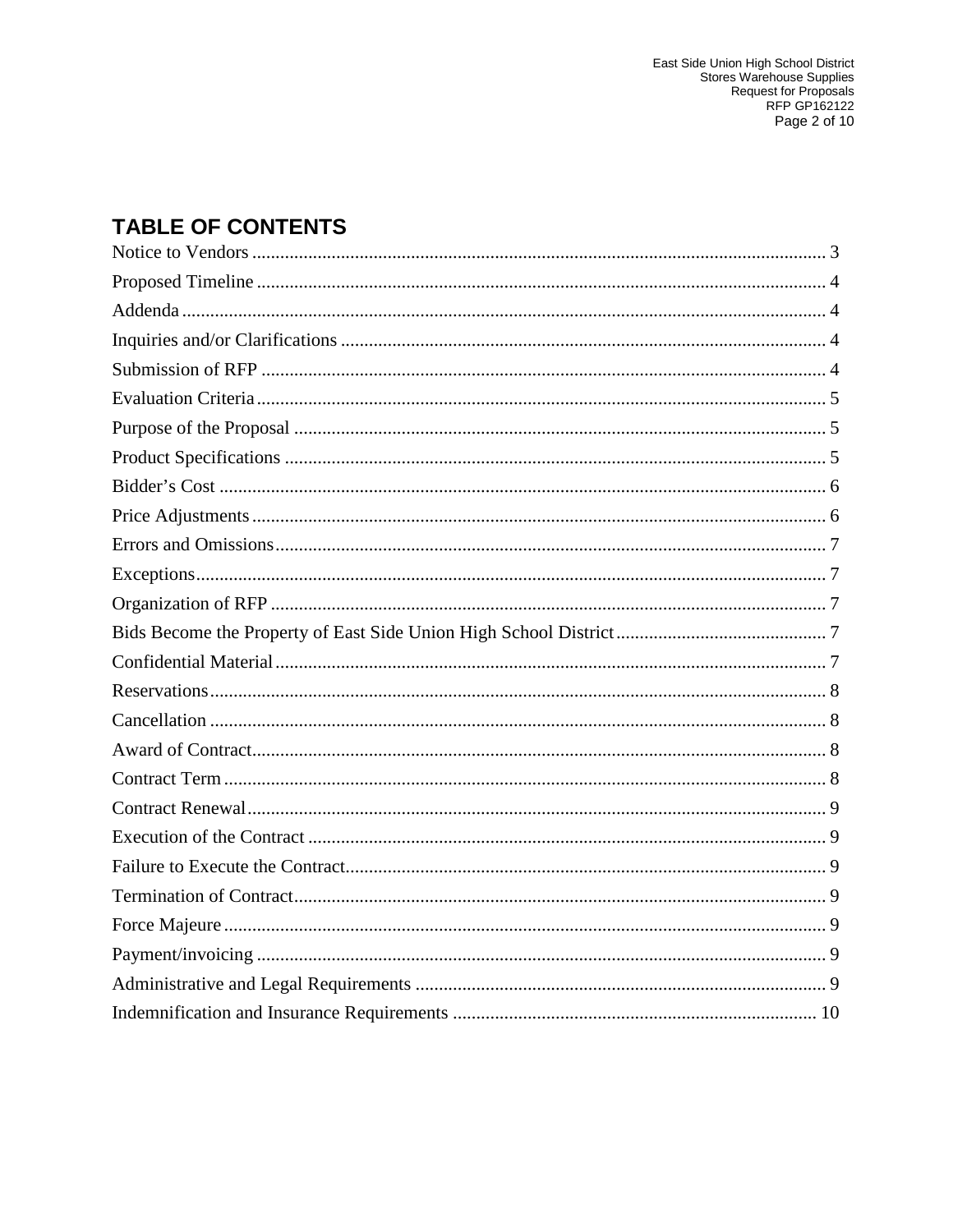#### <span id="page-2-0"></span>**Notice to Vendors**

The Board of Trustees of the East Side Union High School District (ESUHSD) is requesting proposals for the award of a contract for the purchase of Stores Warehouse supplies in accordance with the minimum specifications included herein. Prices are to be quoted **F.O.B. Destination: San Jose, CA.**

PlanetBids is a web enabled procurement and electronic bidding system. In order to begin bidding for this RFP the Vendor must first register, for free, online: <http://www.planetbids.com/portal/portal.cfm?CompanyID=24763>

As a registered and approved vendor within our vendor database, you will be automatically notified of bid alerts, bid changes or updates and addenda. All bid related information is located within the different tabs of the bid detail. Only applicable tabs will be available within the bid.

All necessary documentation for this RFP can be downloaded via the PlanetBids website.

The User Guide can be downloaded from the vendor portal or by following this link: <https://www.planetbids.com/UsersGuides/PlanetBids%20BidsOnline%20Users%20Guide.pdf>

All proposal documents must be submitted to PlanetBids on or before **5:00 PM, May 27, 2022**.

For assistance with eBidding, please refer to the eBidding User Guide. To locate the eBidding Users Guide, click on "Place eBid". After you have accepted the terms and conditions, click the "?" (Red question mark) located at the upper right of the page to access the PlanetBids Support Page. Here you can view Frequently Asked Questions, download the eBidding Users Guide or open a support ticket for further assistance.

If you are having technical issues downloading or submitting your bid documents please contact Planet Bids Directly at (818) 992-1771.

Contact Person: Lizbeth Amador – General Purchasing Buyer Phone: 408-347-5072, Email: [amadorl@esuhsd.org.](mailto:amadorl@esuhsd.org)

No vendor may withdraw any proposal for a period of ninety (90) calendar days after the date set for the receiving of the proposal.

ESUHSD will review the responses, contact references, and complete a weighted scoring matrix for each respondent vendor.

ESUHSD reserves the right to accept or reject any item or group(s) of items of a proposal. ESUHSD also reserves the right to waive any minor informality or irregularity in any Proposals. Additionally, ESUHSD may, for any reason, decide not to award an Agreement as a result of this RFP.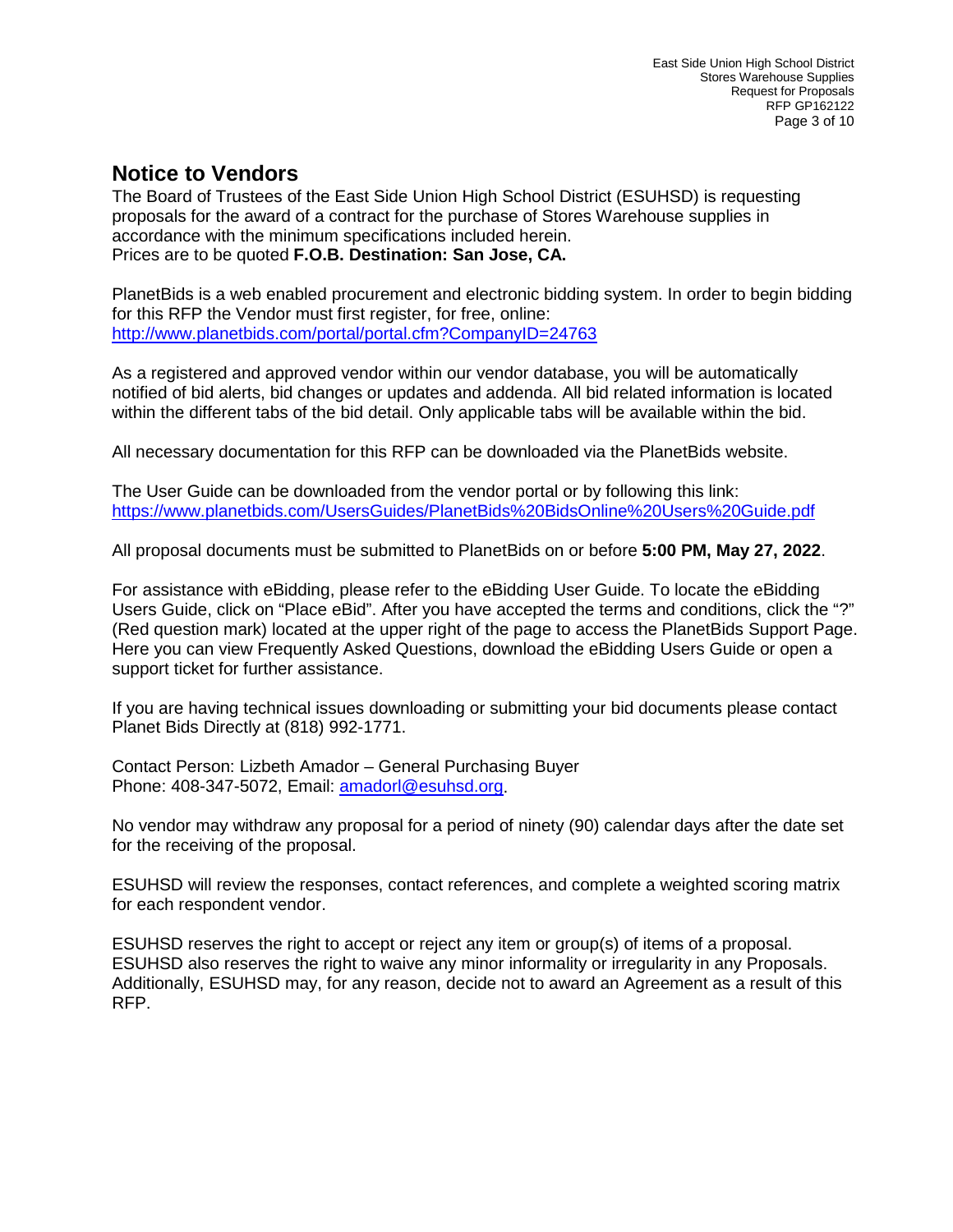#### <span id="page-3-0"></span>**Proposed Timeline**

The following is the anticipated Proposal and engagement schedule. ESUHSD may change the estimated dates and process as deemed necessary.

| <b>Publish Request for Proposals</b>                                    |
|-------------------------------------------------------------------------|
| Last day for submission of inquiries and/or clarifications by 1:00 P.M. |
| Proposals Due electronically only on PlanetBids by 5:00 P.M.            |
| Board of Trustees Meeting                                               |
| Contract start date                                                     |
|                                                                         |

# <span id="page-3-1"></span>**Addenda**

The ESUHSD may modify this RFP, any of its key action dates, or any of its attachments, prior to the bid submittal date. Addenda will be numbered consecutively as a suffix to the RFP Reference Number. Addenda shall be available for public view on PlanetBids. It is the Bidder's responsibility to ensure they have incorporated all addenda. Failure to acknowledge and incorporate addenda will not relieve the Bidder of the responsibility to meet all terms and conditions of the RFP and any subsequent addenda.

#### <span id="page-3-2"></span>**Inquiries and/or Clarifications**

Any requests for clarification of the RFP shall be made via PlanetBids only, under the "Q&A" tab, no later than **May 20, 2022, 1:00 PM.**

ESUHSD is responsible only for what is expressly stated in this RFP and any authorized written addenda thereto. ESUHSD is not responsible for and will not be bound by any person not authorized to act on its behalf.

*As of the Issuance date of this RFP and continuing until the final date for submission of proposals, contact with ESUHSD employees is strictly limited. All personnel representing ESUHSD are specifically directed not to hold meetings, conferences or technical discussions with any vendor for purposes of responding to this RFP. Any vendor found to be acting in any way contrary to this directive will be disqualified from entering into any contract that may result from this RFP.*

## <span id="page-3-3"></span>**Submission of RFP**

Please review this RFP carefully before responding to ensure that you understand fully all procedural, system, and contractual requirements are fully understood. Failure to adhere to all requirements will disqualify the proposal.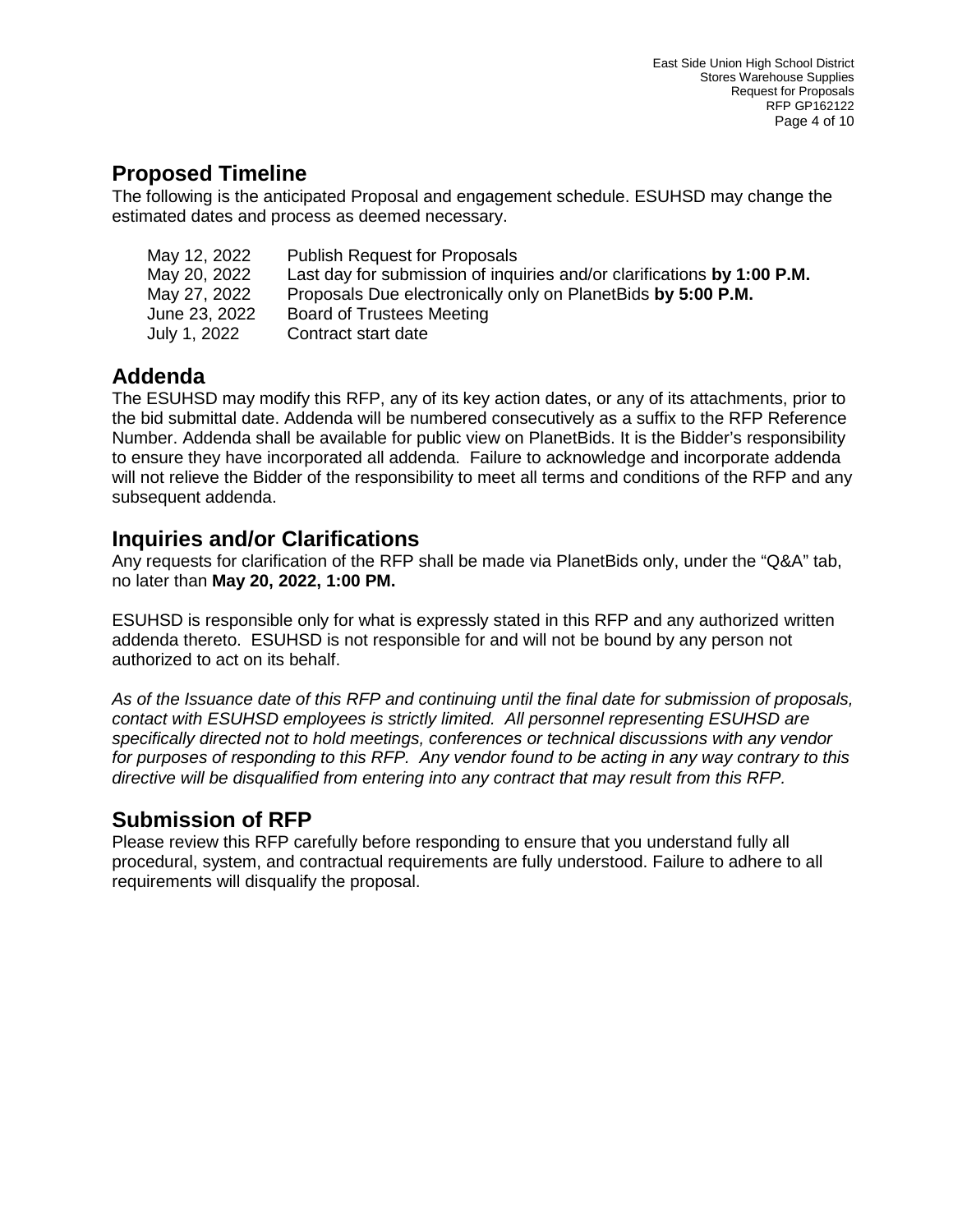# <span id="page-4-0"></span>**Evaluation Criteria**

The award of contract, if made by ESUHSD, will be the evaluation of Proposals in accordance with the following matrix on the basis of the completeness of the proposal for services, ability to meet minimum requirements the cost of services, and the qualifications of the firm as evidenced by demonstrated experience and references. While price will be a substantial factor in awarding the contract for services, ESUHSD expressly reserve the right to select a proposal that does not represent the lowest cost for services but presents the best perceived benefit to ESUHSD in the ESUHSD'S sole discretion. (EC 39802).

| <b>RFP Evaluation Criteria</b>                                 | <b>Value</b> |
|----------------------------------------------------------------|--------------|
| Pricing                                                        | 60%          |
| <b>Product Specifications/Matches criteria</b>                 | 25%          |
| Vendor Qualifications/Past Relationship with ESUHSD/References | 15%          |
| <b>Total</b>                                                   | 100%         |

## <span id="page-4-1"></span>**Purpose of the Proposal**

The purpose of this Request for Proposal (RFP) is to solicit proposals from qualified vendors to provide East Side Union High School District (ESUHSD) with pricing for the Stores Warehouse items which includes Paper, Art, Office, Custodial and Health Supplies.

ESUHSD would like to have the successful Vendor offer other school districts and community college districts, any public corporation or agency, including any county, city, town or public corporation or agency within the State of California, the right to purchase the identical item(s) at the same price and at the same terms and conditions pursuant to sections 20118 (K-12) and 20652 (Community Colleges) of the Public Contract Code. ESUHSD waives its right to require such other districts and offices to draw their warrants in the favor of the District as provided in said Code sections.

## <span id="page-4-2"></span>**Product Specifications**

All specifications detailed in the "**Line Item List**" are requirements that are to be met or exceeded. Items with Brand Specification which are followed by the words "Sole Brand" may not be substituted or replaced. "Equivalent" or "No Preference" items, bidders may furnish any equal or similar item. Please use the appropriate designated columns to describe the item available. Any missing information may result on disqualification of that line item.

All items to be quoted as: **F.O.B. DESTINATION**, San Jose, California. Use **Exhibit 6 - Statement of Surcharges** to notate the surcharges, if applicable.

#### **Quote in units indicated. Some items will say each, package, dozen and/or case**.

The specifications and quantities that are listed in the "**Line Item List**" are estimates only. All proposals must include accurate units of measure that ESUHSD will be expected to procure at any given time. **If ESUHSD is required to order a case versus ream or pallet versus case, etc. Identify purchase unit measure on the Additional Notes column.**

The ESUHSD reserves the right to buy either more or less than this quantity throughout the term of the Contract or delete a line item or entire RFP.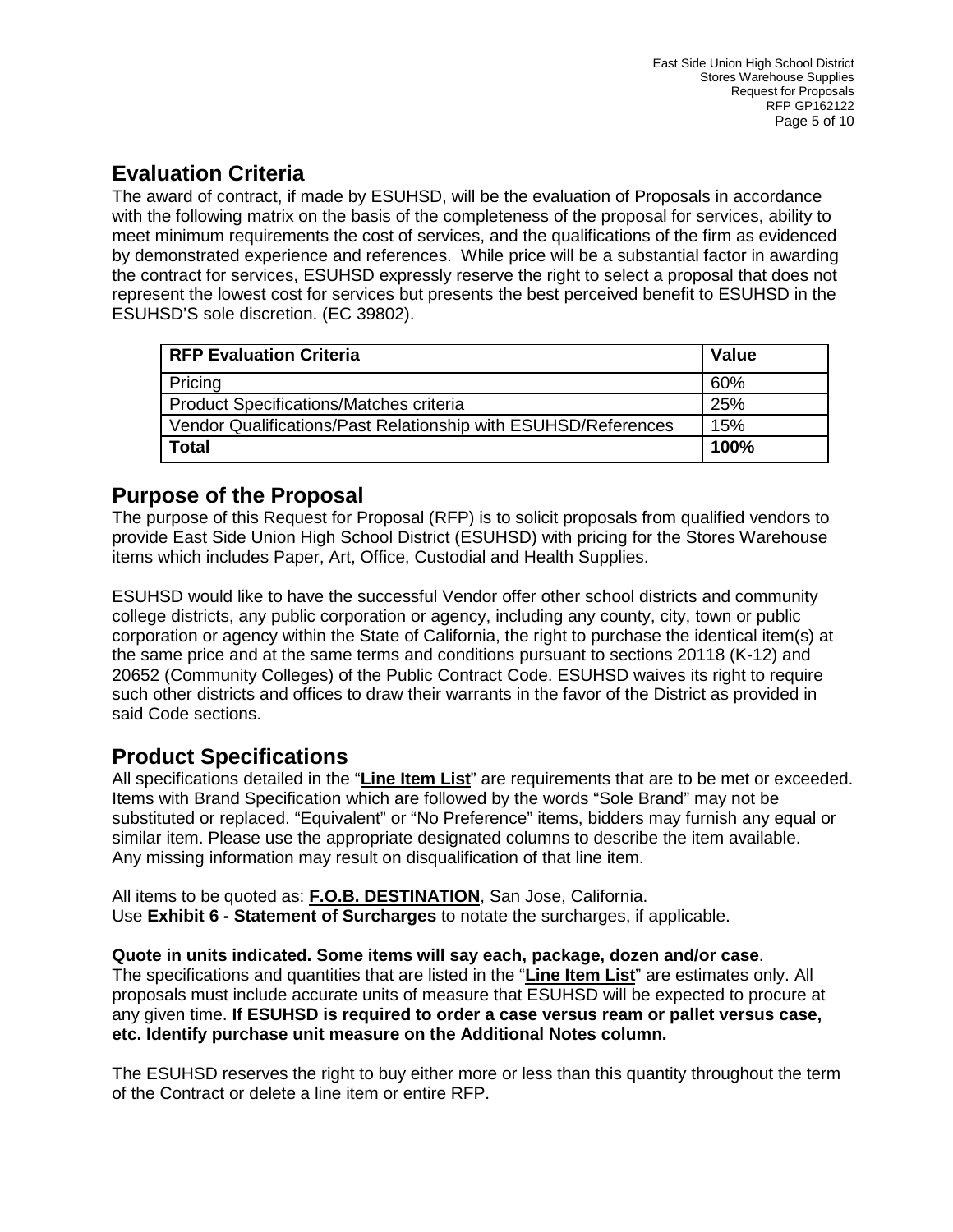Quantities listed per line item are estimated and will be procured when current stock on hand is depleted. Additional quantities may need to be purchased due to under estimated annual need of items. **All items will be ordered on an "as needed" basis.**

Per the "**Line Item List**"**,** all **3 truckloads (8,100 rms/21 pallets)** of white paper will be ordered on one purchase order and to be delivered to one location, the ESUHSD Warehouse.

Notify Purchasing of any back order items via E-mail to [Genpurch@esuhsd.org,](mailto:Genpurch@esuhsd.org) Subject: "Back Order Store Items"

#### **Items shall be awarded by Category to one or multiple vendors**. **Acceptance or rejection of this clause will not affect the outcome of this RFP.**

All items purchased by this RFP will be delivered to:

East Side Union High School District **Warehouse** 830 North Capitol Avenue San Jose, CA 95133 Phone Number: 408.347.5280

The ESUHSD Warehouse **does** have a loading dock and forklifts for the delivery.

**Delivery Schedule:** Regular Hours: Monday to Friday, 8am to 3:30pm **Hours subject to change** Warehouse Phone Number: 408.347.5280

#### <span id="page-5-0"></span>**Bidder's Cost**

Costs for developing Bids are entirely the responsibility of the Bidder and shall not be chargeable to the ESUHSD.

#### <span id="page-5-1"></span>**Price Adjustments**

Prices for the items shall remain unchanged for twelve (12) months following the effective date of the contract. **The Vendor shall have the right to request a price adjustment only thirty (30) days prior to the end the end of the contract term dated June 30, 2023.** During this thirty (30) days period, the Vendor may submit a request in writing to ESUHSD for a price adjustment that is consistent with and relative to price changes originating with and compelled by manufacturer pricing or market trends and which changes are outside of the Vendor's control. Rate adjustments shall not be greater than ten percent (10%).

The Vendor must fully document its request, attaching to the request, without limitation, such market data, to support the requested adjustment. ESUSHD may, in its sole discretion, approve or disapprove the requested adjustment, in whole or in part. Any approved adjustment shall be final and shall remain unchanged until the end of the next contract term.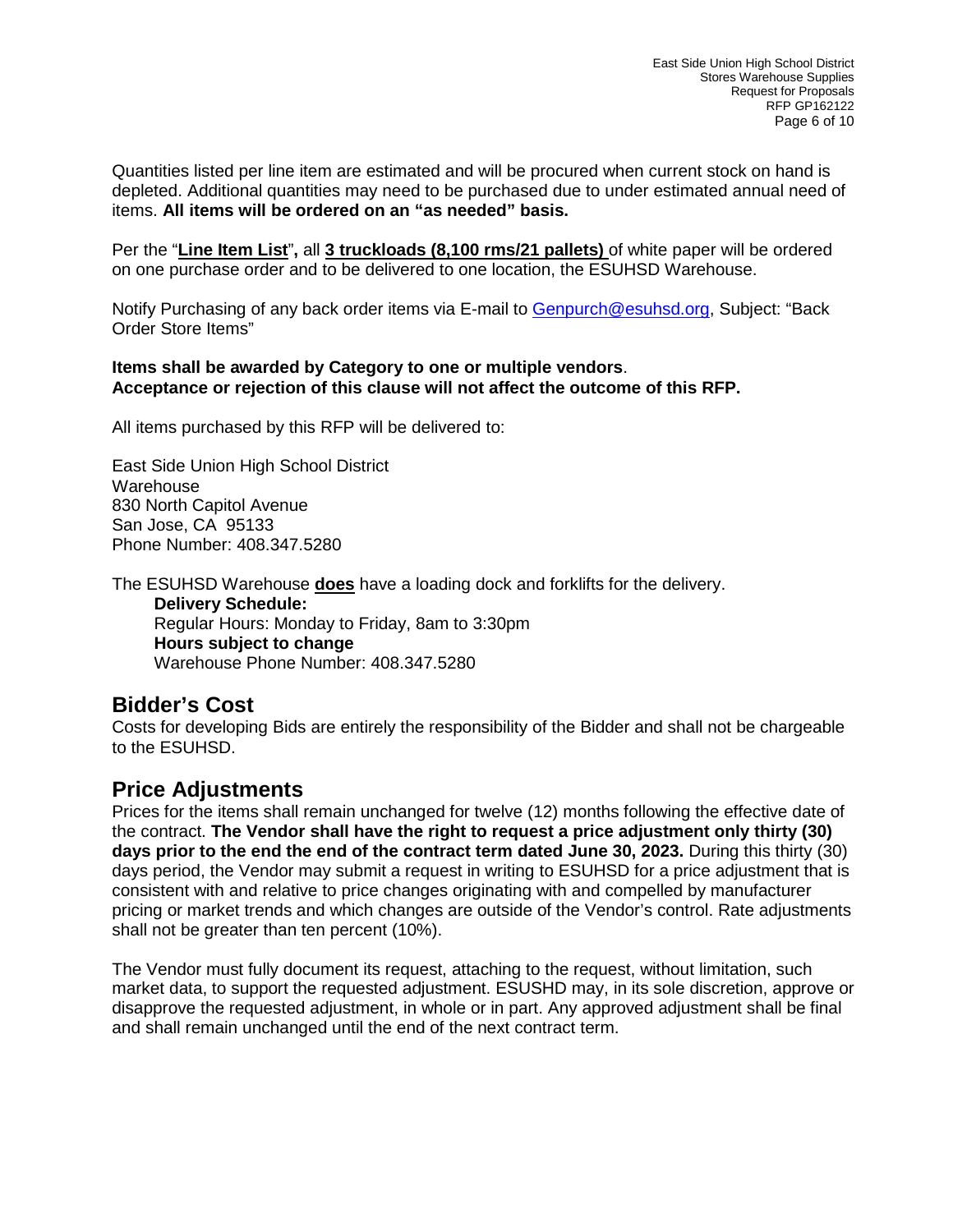# <span id="page-6-0"></span>**Errors and Omissions**

If a bidder discovers any ambiguity, conflict, discrepancy, omission or other error in the RFP or any of its attachments, he/she shall immediately notify ESUHSD of such error in writing and request modification or clarification of the document. Modifications will be made by addenda. Clarifications will be posted to the PlanetBids website, without divulging the source of the request for same.

If a Bidder fails to notify ESUHSD prior to the date fixed for submission of bids of an error in the RFP known to him/her, or an error that reasonably should have been known to him/her, he/she shall bid at his/her own risk, and if he/she is awarded the contract, he/she shall not be entitled to additional compensation or time by reason of the error or its later correction.

#### <span id="page-6-1"></span>**Exceptions**

If a Bidder takes exception to any part of this RFP, including but not limited to specifications of the Insurance, Administrative and Legal Requirements as written, here in or as amended by any addenda subsequently issued, must be done in writing. Said exceptions must be submitted with the proposal. Failure to do so will be construed as acceptance of all items.

# <span id="page-6-2"></span>**Organization of RFP**

Proposal responses are to be organized simply and economically. Each Proposal shall be submitted in the following order with the following documents. **All items below are required in order for the proposal to be accepted as a responsive proposal**:

- 1. Exhibit 1 General Vendor Information/Signature Page (Required ESUHSD Form on PlanetBids)
- 2. Exhibit 2 List of References (Required ESUHSD Form on PlanetBids)
- 3. Exhibit 3 Conflict of Interest (Required ESUHSD Form on PlanetBids)
- 4. Exhibit 4 Certificate of Nondiscrimination (Required ESUHSD Form on PlanetBids)
- 5. Exhibit 5 Noncollusion Declaration (Required ESUHSD Form on PlanetBids)
- 6. Exhibit 6 Statement of Surcharges (Required ESUHSD Form on PlanetBids)
- 7. W-9
- 8. Certificate of Liability Insurance (Endorsed to East Side Union High School District upon award)
- 9. Line Item List (Required ESUHSD Form on PlanetBids)

All necessary documentation for this RFP can be downloaded via the PlanetBids website.

# <span id="page-6-3"></span>**Bids Become the Property of East Side Union High School District**

Proposals become the property of ESUHSD and information contained therein shall become public property subject to disclosure laws after Notice of Intent to Award. ESUHSD reserves the right to make use of any information or ideas contained in the proposal.

## <span id="page-6-4"></span>**Confidential Material**

Bidder must notify ESUHSD in advance of any proprietary or confidential material contained in the bid and provide justification for not making such material public. ESUHSD shall have sole discretion to disclose or not disclose such material subject to any protective order which Bidder may obtain.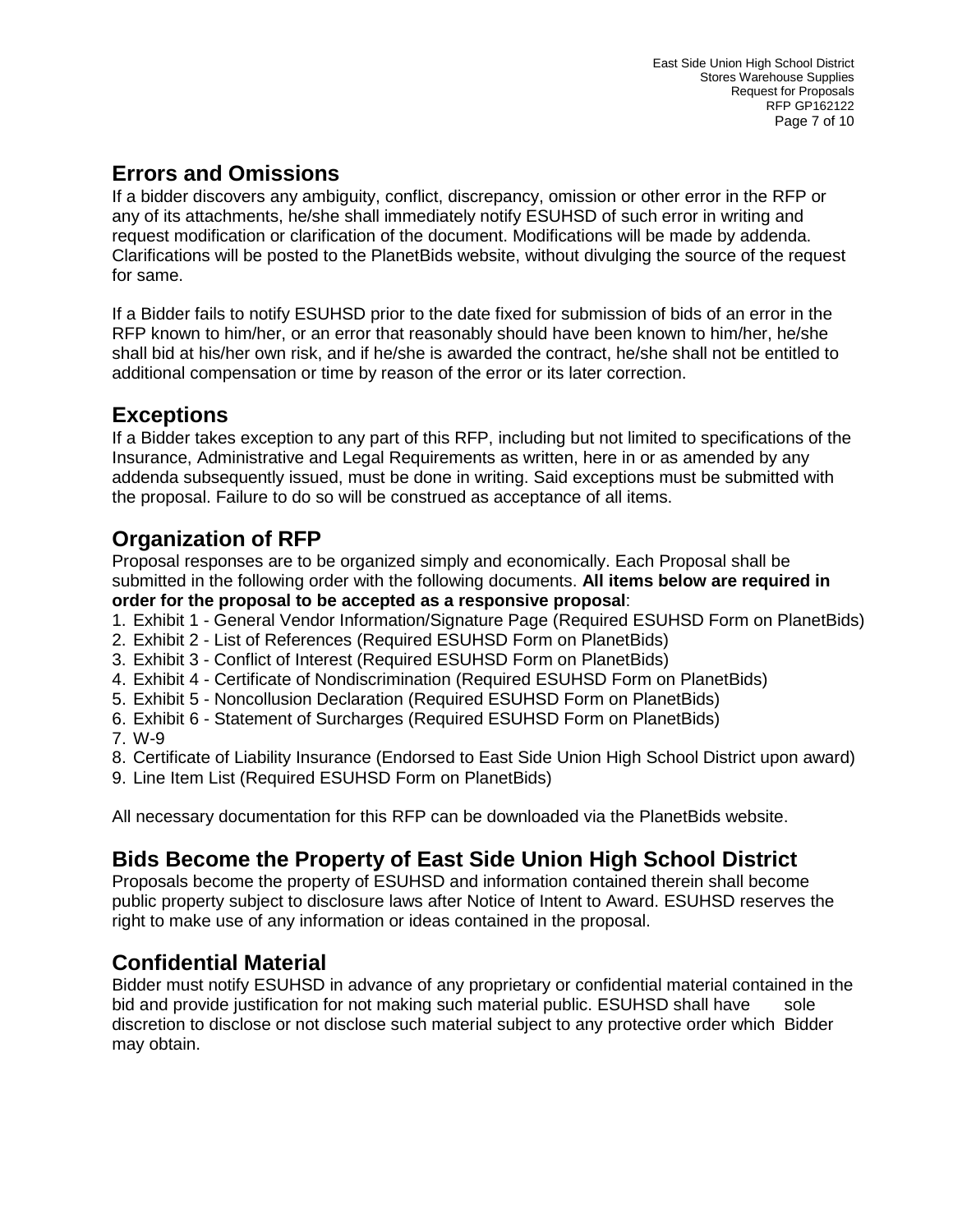## <span id="page-7-0"></span>**Reservations**

With respect to this RFP, ESUHSD reserves certain rights at any time as follows:

- 1. Reject any proposal without indicating any reason for such rejection.
- 2. Waive or correct any minor or inadvertent defect, irregularity or technical error in a proposal, or in the BID process, or as part of any subsequent contract negotiation.
- 3. Request that vendors supplement or modify all or certain aspects of their BIDS or other documents or materials submitted.

4. Request the vendor make an oral and/or written presentation if more information is deemed necessary.

- 5. Terminate this BID and issue a new BID.
- 6. Modify the selection process, the specifications or requirements for materials or services, or the content or format of the BIDS.
- 7. Extend a deadline specified in this BID, including deadlines for accepting BIDS.
- 8. Negotiate with any or none of the vendors.
- 9. Modify the final contract from terms described in this BID.
- 10. Terminate failed negotiations with a vendor without liability, and negotiate with other vendors.
- 11. Disqualify any vendor on the basis of a real or apparent conflict of interest, or evidence of collusion that is disclosed by the proposal or other data available to ESUHSD.
- 12. Request that services be provided by certain staff of a vendor, or request that certain staff of a vendor be excluded from providing services as determined by ESUHSD to be in its best interest.
- 13. Reject a vendor's proposal where the vendor is in breach of, or in default under, any other agreement with the ESUHSD.
- 14. Award multiple contracts if it is deemed necessary to provide the specified services.

#### <span id="page-7-1"></span>**Cancellation**

This solicitation does not obligate the ESUHSD to enter into an agreement. ESUHSD retains the right to cancel this RFP at any time, should the project be canceled, ESUHSD loses the required funding, or it is deemed in the best interest of ESUHSD. No obligation, either expressed or implied, exists on the part of ESUHSD to make an award or to pay any cost incurred in the preparation or submission of a bid.

# <span id="page-7-2"></span>**Award of Contract**

Award, if any, will be to the Bidder(s) whose bid best complies with all of the requirements of the RFP documents and any addenda. Purchase order shall be awarded to the bidder(s) whose offer is determined to be the most advantageous to ESUHSD from the standpoint of suitability to purpose, quality, service, previous experience, price, ability to deliver, or for any other reason deemed by the Director Purchasing to be in the best interests of ESUHSD and, as such, will not be determined by price alone and may not be the lowest bid especially where services are of utmost importance.

#### <span id="page-7-3"></span>**Contract Term**

The term of the contract shall commence upon ESUHSD execution of contract, tentatively scheduled for **July 1, 2022 through June 30, 2023** and may be renewed for two (2) additional one (1) year renewal terms based on funding, pricing and performance.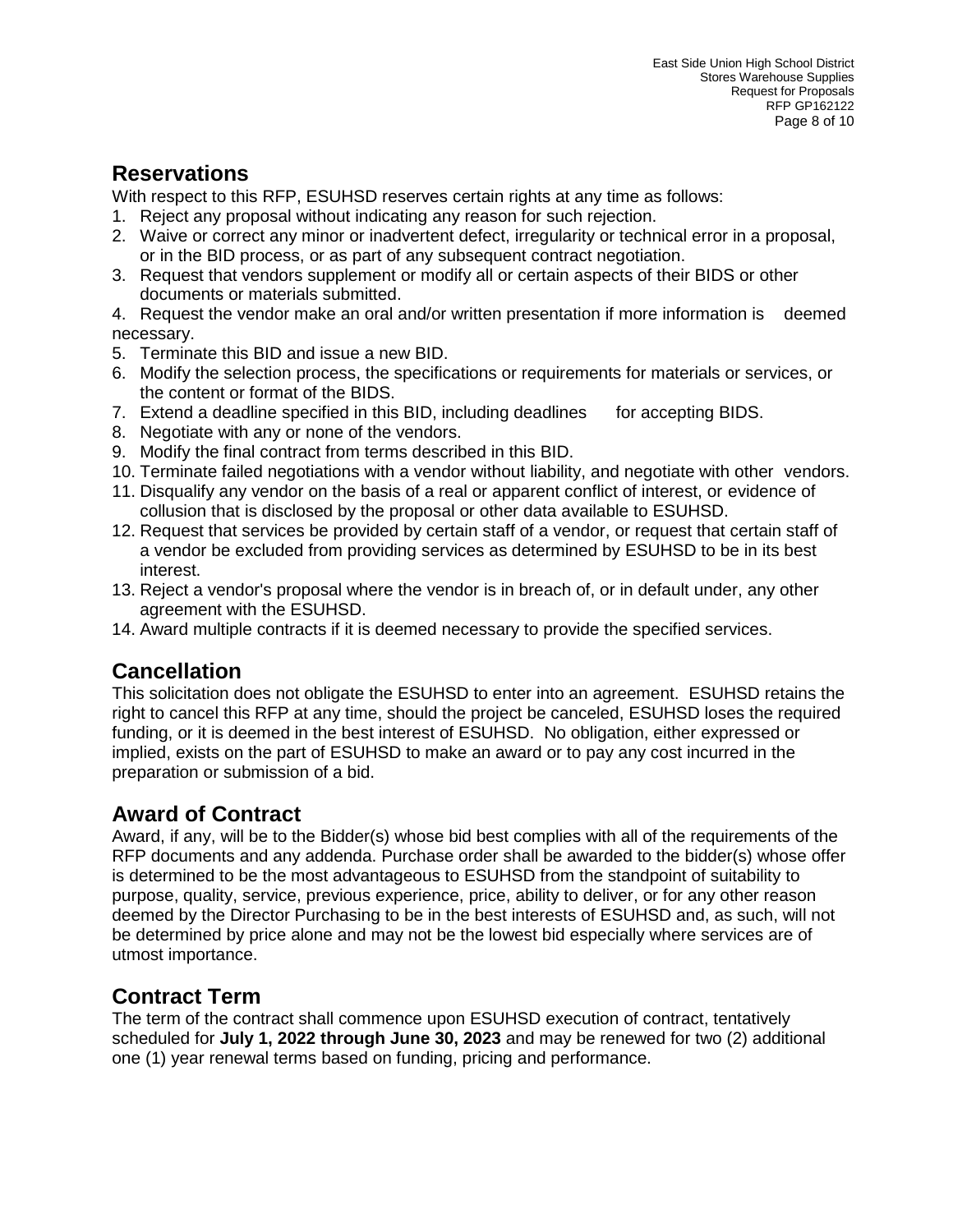## <span id="page-8-0"></span>**Contract Renewal**

ESUHSD will issue a contract that will have rates firm for the initial term of the contract. Pricing changes may be considered by ESUHSD for additional contract terms, however, ESUHSD may cancel the contract if a requested price change is not acceptable. All contract renewals must be done in writing.

# <span id="page-8-1"></span>**Execution of the Contract**

The contract shall be signed by the Vendor and returned, along with the required attachments to the East Side Union High School District within 10 working days. The period for execution may be changed by mutual agreement of the parties. Contracts are not effective until approved by the appropriate East Side Union High School District officials. Any work performed prior to receipt of a fully executed contract shall be at Vendor's own risk.

## <span id="page-8-2"></span>**Failure to Execute the Contract**

Failure to execute the contract within the time frame identified above shall be sufficient cause for voiding the award. Failure to comply with other requirements within the set time shall constitute failure to execute the contract. If the successful Vendor refuses or fails to execute the contract, the East Side Union High School District may award the contract to the next qualified highest ranked Vendor.

## <span id="page-8-3"></span>**Termination of Contract**

The ESUHSD may terminate the contract at any time for any reason with 30 days notice to the vendor. Because ESUHSD terminates the contract, this does not preclude the vendor from meeting obligations to other school districts that has entered into a contract with the vendor utilizing the piggyback clause, if applicable.

## <span id="page-8-4"></span>**Force Majeure**

The Carrier acknowledges ESUHSD is not liable for interruption of services due to any of the following causes, to the extent beyond its reasonable control: acts of God, accidents, riots, war, terrorist acts, epidemic, pandemic, quarantine, civil commotion, government order or law, and natural catastrophes.

#### <span id="page-8-5"></span>**Payment/invoicing**

The ESUHSD will only pay by original invoice. Invoices must be made out to ESUHSD and sent electronically to the Accounts Payables department at **accountspayable@esuhsd.org.** Invoices must show purchase order number, description of items purchased, unit prices, and all applicable taxes. Invoices not including the proper purchase order number may experience delayed payment. Payment will be made on completion of order. ESUHSD payment terms are Net 30. Purchase orders are required for all items purchased. Purchase orders shall be issued on an "as needed" basis when the order is made. Issuing purchase orders on an "as needed" basis in no way nullifies the pricing agreement as set forth for the term specified.

#### <span id="page-8-6"></span>**Administrative and Legal Requirements**

Vendors must meet Administrative and Legal Requirements included in this RFP and as outline in **Attachment A**